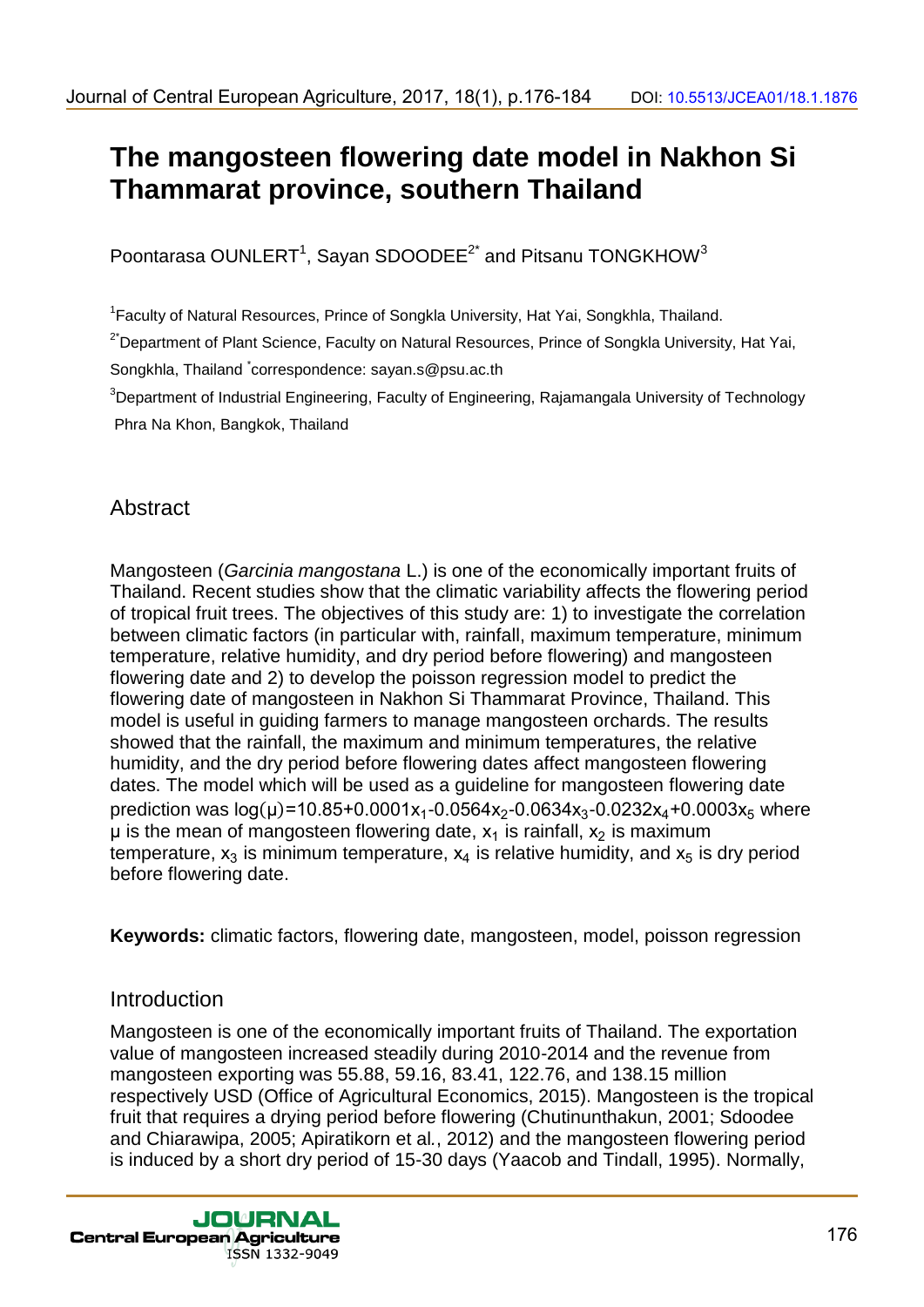### [Ounlert et al.: The Mangosteen Flowering Date Model In Nakhon Si Thammarat Province, Southern...](http://jcea.agr.hr/volumes.php?search=Article%3A1876)

southern region of Thailand is suitable for growing tropical fruits because of humid tropical climate. Nonetheless, recent studies show that the climatic variability affects the flowering period of longkong (*Lansium domesticum* Corr.) and mangosteen in Songkhla, Phattalung and Nakhon Si Thammarat Provinces (Uraipan, 2009; Apiratikorn et al*.*, 2012; Apiratikorn et al*.*, 2014; Ounlert and Sdoodee, 2015). The delayed mangosteen flowering dates may be due to an impact of unproper orchard management. If the flowering of mangosteen delays to a heavy rain period, a harvesting period may occur during the rainy season in which excess moisture could damage mangosteen fruits.

It is argued that if the farmers can predict the mangosteen flowering dates, they will be able to effectively manage the harvesting period. Many models have been developed to predict the flowering date, full bloom, and first harvest using phenological data reported in cherry, peach, pair, blueberry (Schwartz et al., 1997; Muñoz et al., 2012; Allen et al., 2014; Hur and Ahn, 2015). Partial least-square regression was employed to develop a prediction model (e.g. Aguilera et al., 2015). However, in mangosteen, dependent variables (climatic factors) are poisson distribution. Thus, it is suggested that the poisson regression is suitable to use in developing the model to predict the flowering period of mangosteen. The poisson regression model is similar to the regular multiple regression except that the dependent (y) variable is an observed count that follows the poisson distributions. Therefore, the objectives of this study are 1) to investigate the correlation between climatic factors (rainfall, maximum temperature, minimum temperature, relative humidity, and dry period before flowering) and mangosteen flowering date in Nakhon Si Thammarat Province and 2) to develop the poisson regression model to predict the flowering date of mangosteen in Nakhon Si Thammarat Province, Thailand. Duriert et al.: The Mangosteen Flowering Date Model In Nakhon Si Thammarat Province. Southern.<br>
Incording Date Model Incore and the Mangosteen Flowering Date Model Incore and the Model Incore and the Model Incore and Nakho

# Materials and methods

Data: In mangosteen, there is only one cultivar because mangosteen is apomixis fruit trees that female trees produce fruit without pollination**.** Mangosteen cultivating areas investigated in this study are in many districts of Nakhon Si Thammarat Province: Phrom Khiri district (8°31'18"N, 99°49'30"E), Lan Saka district (8°22'18"N, 99°48'18"E), Cha-uat district ( $7^{\circ}57'54''N$ ,  $99^{\circ}59'54''E$ ), Thung Song district ( $8^{\circ}31'18''N$ ,  $99^{\circ}49'30''E$ ), and Chawang district ( $8^{\circ}25'34''N$ ,  $99^{\circ}30'17''E$ ). Data of flowering dates were collected from mangosteen orchards in the aforementioned districts during 2000-2012. The meteorological data were obtained from Nakhon Si Thammarat Meteorological Station, Water Management Center for Southern Region of Phattalung Province where is adjacent to Nakhon Si Thammarat Province, and Nakhon Si Thammarat Rajabhat University Rain Station. The factors related to mangosteen flowering date were rainfall, average maximum and minimum temperature, average relative humidity, and dry period before flowering. Drying period was assessed by the data of evaporation and rainfall.

Models: Poisson regression model and hierarchical Bayesian model are studied to determine the correlation between the climatic factors and the flowering dates of mangosteen. A poisson regression model is expressed as:

$$
log(\mu_t) = \beta_0 + \beta_1 x_{1t} + \beta_2 x_{2t} + \beta_3 x_{3t} + \beta_4 x_{4t} + \beta_5 x_{5t}
$$
 (1)

ISSN 1332-9049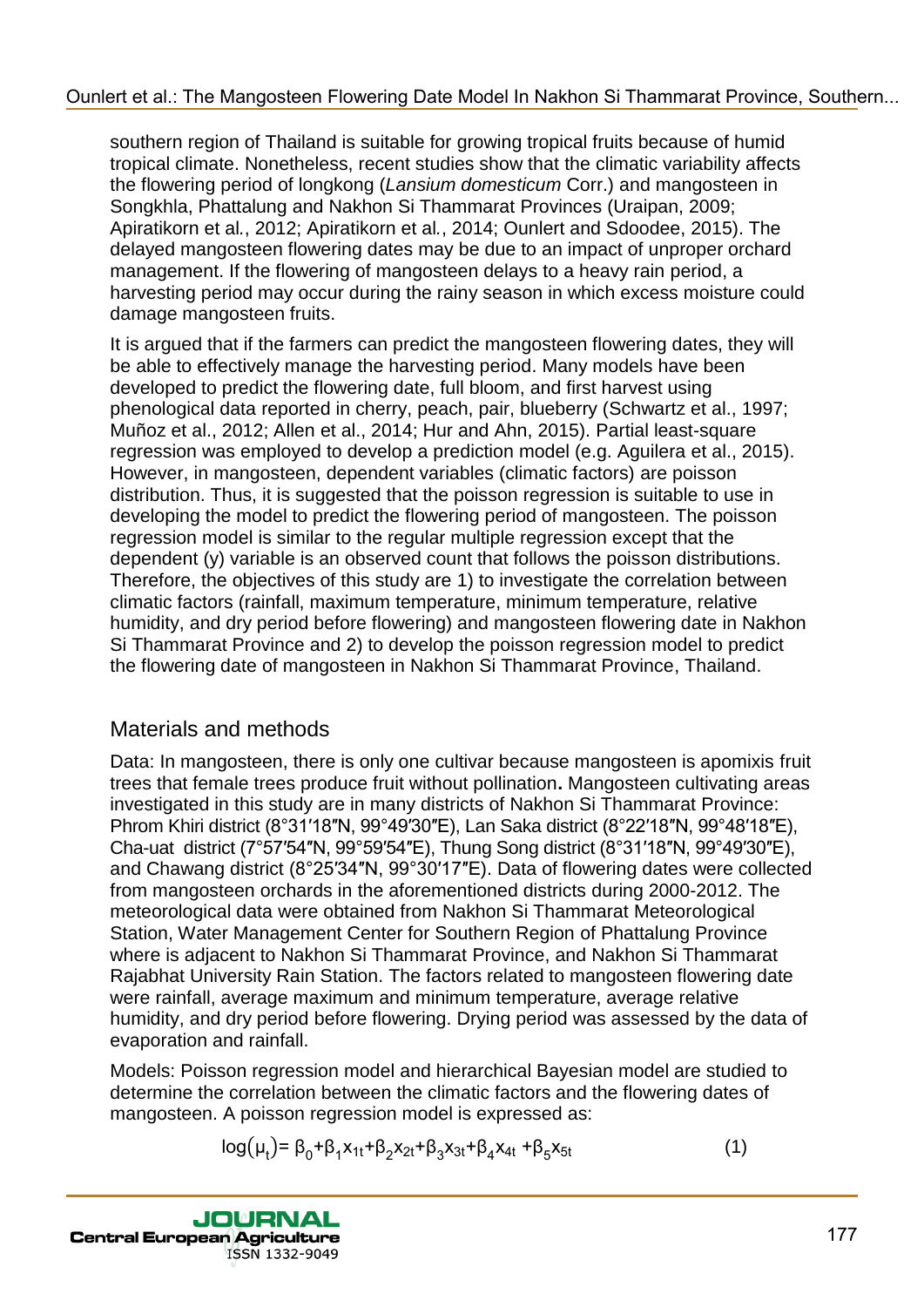where, at time t, t = 1, ..., n,  $\mu$  is flowering date,  $x_{1t}$  is rainfall,  $x_{2t}$  is maximum temperature,  $x_{3t}$  is minimum temperature,  $x_{4t}$  is relative humidity,  $x_{5t}$  is dry period before flowering,  $\beta_0$ ,  $\beta_1$ ,  $\beta_2$ ,  $\beta_3$ ,  $\beta_4$  and  $\beta_5$  are fixed parameters. The parameters are estimated by the maximum likelihood approach (Tongkhow and Kantanantha, 2011). The hierarchical Bayesian model (Bayes' Theorem) is expressed as:

$$
p(\theta|D) = \frac{I(D|\theta)p(\theta)}{p(D)}
$$
 (2)

The most common statistical inference approach consists in finding the parameter vector  $\theta$  maximizing the value of the likelihood  $I(D|\theta)$  using the maximum likelihood approach where  $I(D|\theta)$  is likelihood,  $p(\theta|D)$  is posterior distribution which stands for the marginal probability density of the parameter vector  $\theta$  given the data set D,  $p(\theta)$  is so-called the prior distribution of  $\theta$ , which summarizes any a prior or alternative knowledge on the distribution of  $\theta$ , and  $p(D)$  is the probability of the sample D which is unknown (Tongkhow and Kantanantha, 2011). MCMC algorithms combining random walk Monte Carlo methods with Markov Chains are the class of algorithms for sampling from multivariate distribution efficiently. The final result of MCMC is a set of vectors  $\theta$  with density  $p(\theta|D)$  in which the model parameters can be estimated. There are three stages of hierarchical Bayesian model. At the first stage, a distribution for the data given parameters is specified. The second stage, prior distributions for parameters given hyper-parameters is specified and distributions for hyper-parameters are specified at the third stage. Complex models can be built through the specification of several simple stages under hierarchical Bayesian framework (Tongkhow and Kantanantha, 2011). Duriert et al.: The Mangosteen Flowering Model In Nakhon Si Thammarat Province, Southern.<br>
Where the manner of the manner of the Mangosteen Flowering Date Model In Nakhon Si Thammarat Province Si The Model Interaction of

# **Results**

The Gibbs Sampling MCMC was converged when being run for 50,000 iterations and the initial 10,000 iterations were discarded. The history plots of all parameters showed no trend around the mean (Figure 1). In addition, the Kernel density plots of all parameters did not show a multi-modal curve (Figure 2) that mean MCMC converged to some distribution patterns. The summary of estimated parameter was presented in Table 1.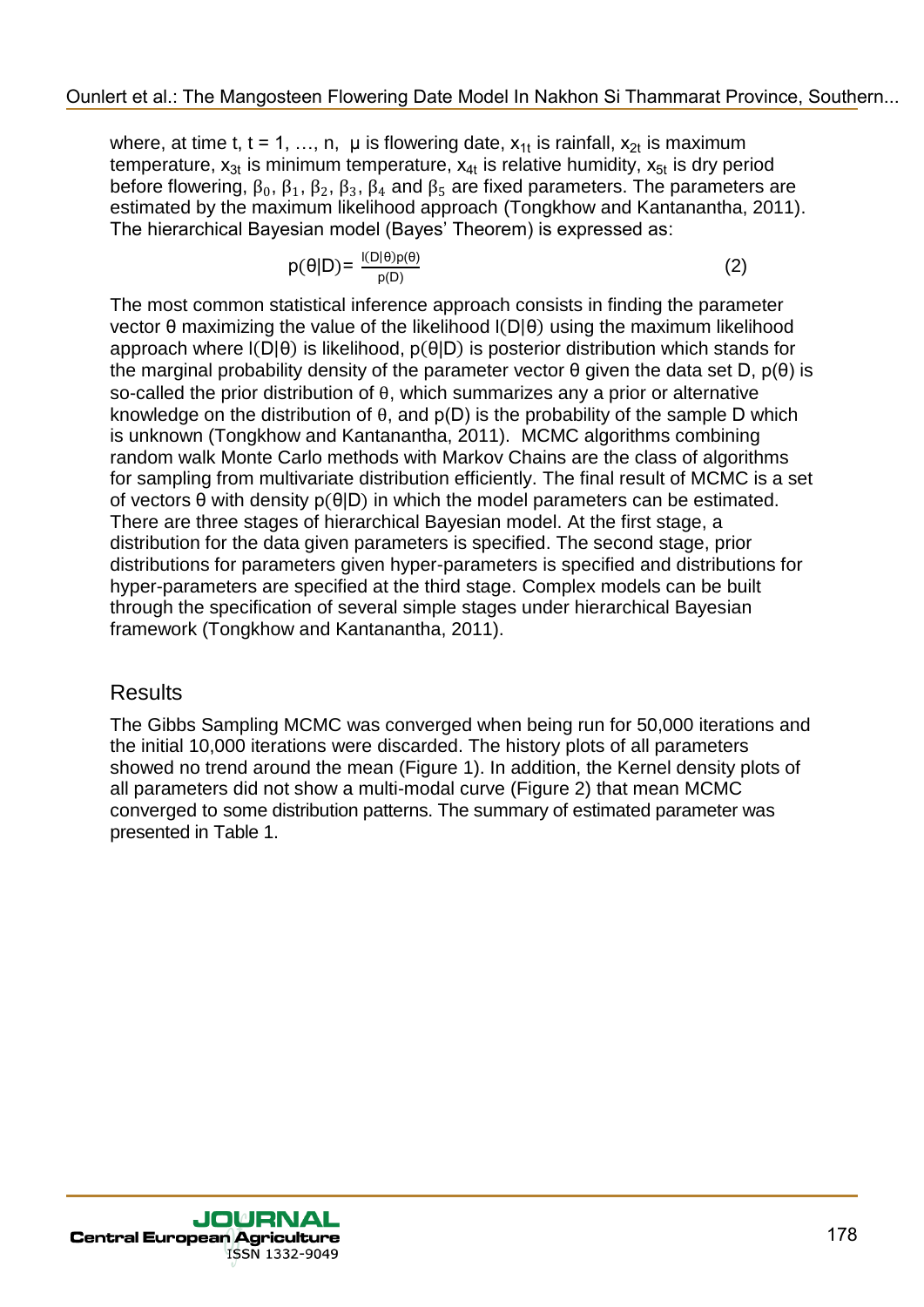

Figure 1. Density plot indicating MCMC convergence of  $\beta_0$ ,  $\beta_1$ ,  $\beta_2$ ,  $\beta_3$ ,  $\beta_4$ , and



Figure 2. History plots indicating MCMC convergence of 50,000 iterations and the initial 10,000 iterations were discarded

The estimated parameter from the poisson regression model in Table 1 indicates that the rainfall, the maximum and minimum temperatures, the relative humidity, and the dry period before flowering affect mangosteen flowering dates. The result in Table 1 shows that the mean of mangosteen flowering date is 1,0001. In other words, the mean of mangosteen flowering date increased by 0.01% when the amount of rainfall changed by 1 unit, other things else remained constant. If the dry period before flowering date changed by 1 unit (other factors remained unchanged), the mean of mangosteen flowering date was 1.0003 times or the mean of mangosteen flowering

ISSN 1332-9049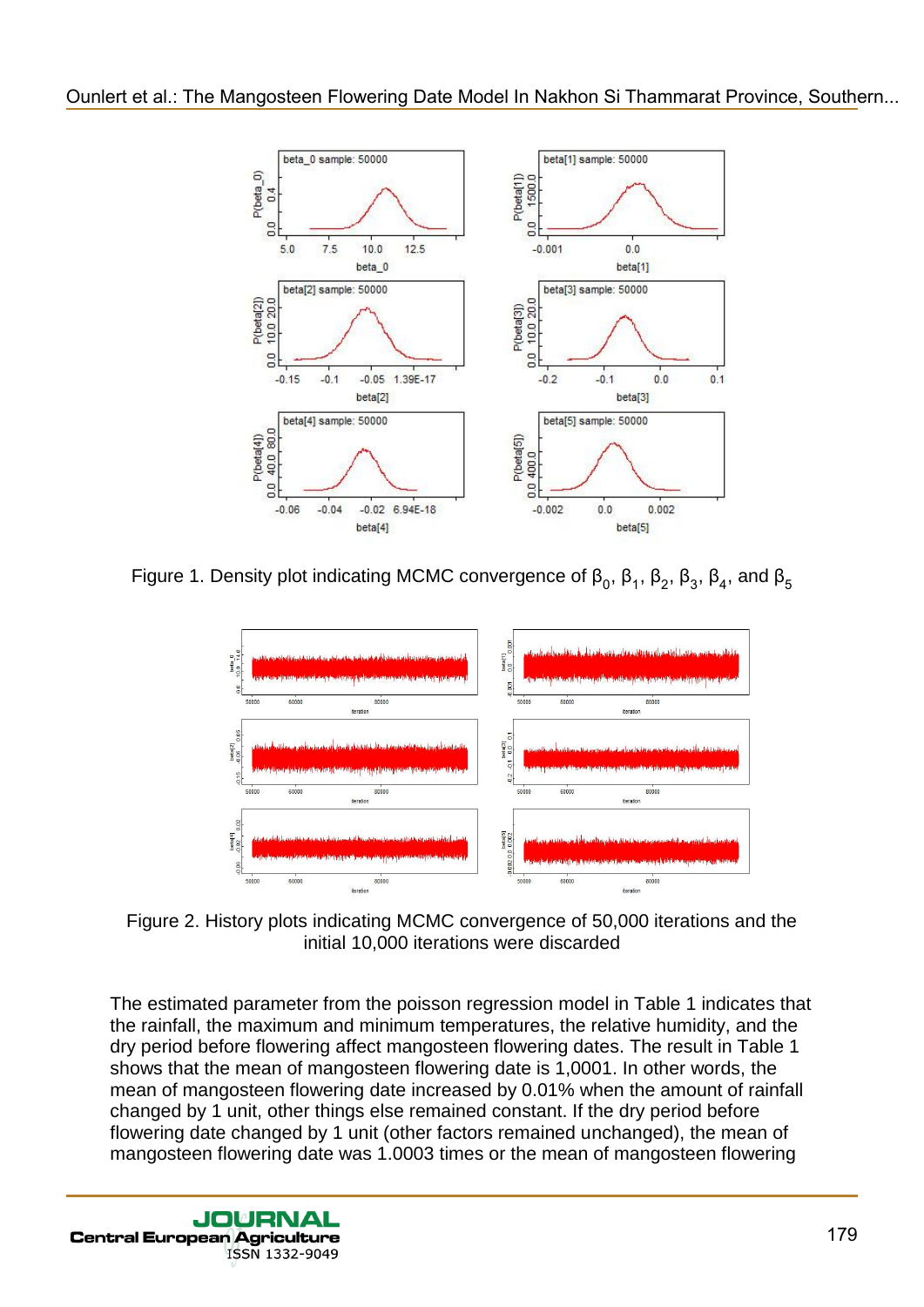date increased by 0.03%. For temperature factor, if the maximum temperature changed by 1 unit (other factors remained unchanged); the mean of mangosteen flowering date was 0.9452. In other words, it decreased by 5.64%. If the minimum temperature changed by 1 unit (other factors were unchanged), the mean of mangosteen flowering date reduced to 0.9386 times or the mean of mangosteen flowering date decreased by 6.34%. And the mean of mangosteen flowering date was 0.9771 times or the mean of mangosteen flowering date decreased by 2.32% when the relative humidity changed by 1 unit, other factors remained unchanged. The poisson regression model shown as following:

 $log(\mu)$ = 10.85+0.0001x<sub>1</sub>-0.0564x<sub>2</sub>-0.0634x<sub>3</sub>-0 (3)

where  $\mu =$  the mean of mangosteen flowering date  $x_1$  = rainfall  $x_2$  = maximum temperature  $x_3$  = minimum temperature  $x_4$  = relative humidity  $x<sub>5</sub>$  = dry period before flowering date

Table 1. The estimated parameters (Rain, Maximum Temperature, Minimum Temperature, Relative Humidity, and Dry period) from poisson regression model

| Factors                  | Mean      | Standard<br>deviation | 97.5%<br>Credible | exp(Mean) |
|--------------------------|-----------|-----------------------|-------------------|-----------|
| Rain                     | 0.0001    | 0.0002                | 0.0005            | 1.0001    |
| Maximum<br>Temperature   | $-0.0564$ | 0.0204                | $-0.0164$         | 0.9452    |
| Minimum<br>Temperature   | $-0.0634$ | 0.0238                | $-0.0167$         | 0.9386    |
| <b>Relative Humidity</b> | $-0.0232$ | 0.0064                | $-0.0108$         | 0.9771    |
| Dry period               | 0.0003    | 0.0006                | 0.0014            | 1.0003    |

# **Discussion**

Results showed that the climatic factors—i.e. rainfall, maximum and minimum temperatures, relative humidity, and dry period—before flowering affected mangosteen flowering date in Nakhon Si Thammarat Province. The pattern of rainfall distribution directly affected the mangosteen flowering. The factor which affected the flowering date was the decrease of rainfall before flowering about 1-2 months because the mangosteen dormancy occurred in the dry period in order to assimilate accumulation for flowering and fruiting (Sdoodee et al., 2010). Mangosteen is a tropical fruit that is sensitive to water stress. Many studies showed that water stress tropical fruit trees are normally affected by the water stress before flowering (e.g. carambola (Salakpetch et al., 1990), rambutan (Salakpetch et al., 1992), and mangosteen (Poonnachit et al., 1996)). In addition, Makhonpas and Kunjet (2015) also illustrated that water stress might be induced by waterlogging and above ground covering shealth could induce physiological change. In Indonesia, the mangosteen flowering period occurred between September and October 2009 because of the pattern of rainfall causing the short dry period between July and August 2009 00mlert et al.: The Mangosteen Flowering Date Model In Nakhon Si Thammarat Province, Southern.<br>
denoted by Luni (other factors are not more than the mangolary control of the most of monodology of the most of monodology of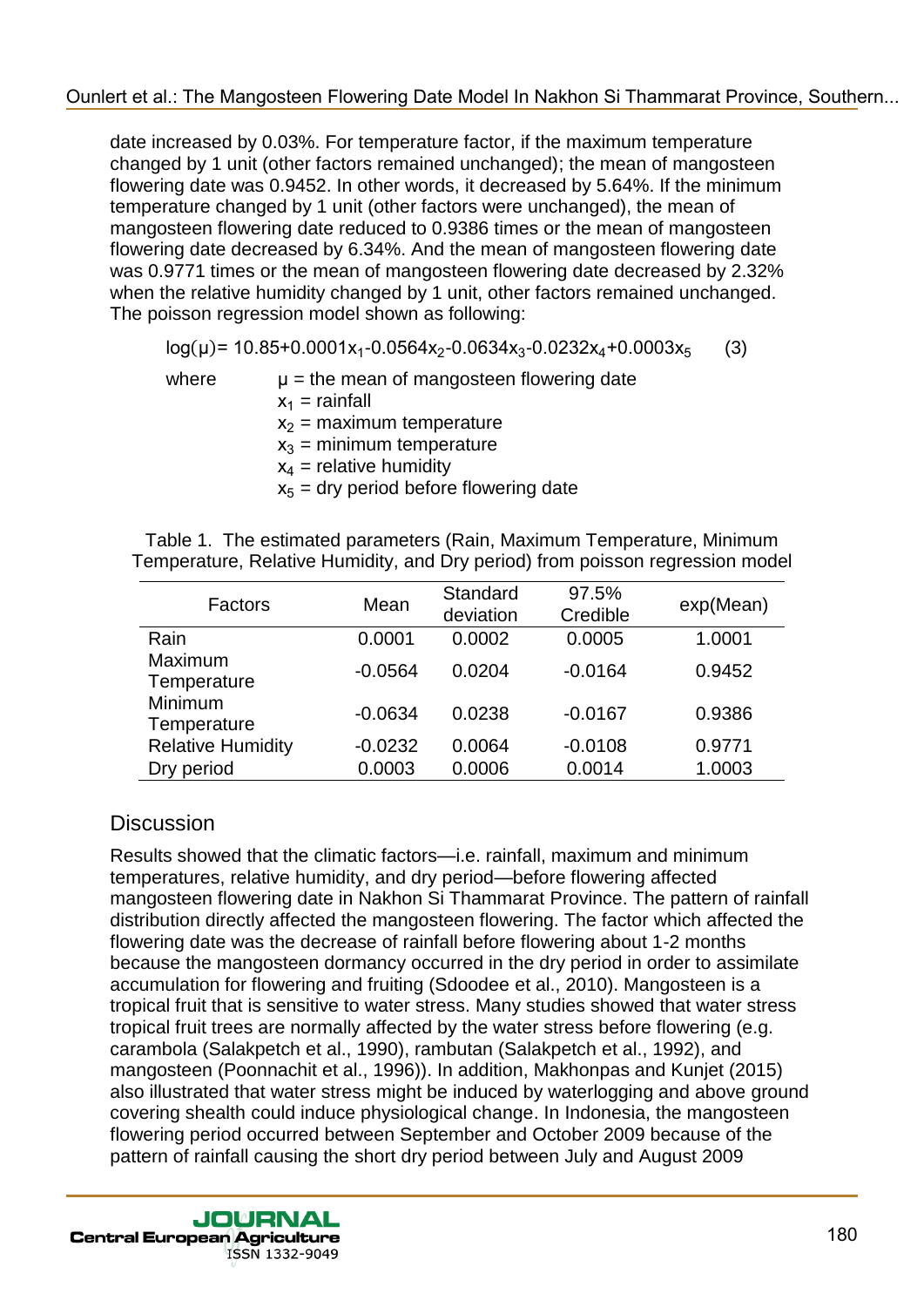(Setiawan et al., 2012). In later year (2010), the short dry period occurred in April that induced the mangosteen flowering in May (Setiawan et al., 2012).

The temperature is also the main factor causing the impacts on the phenological development of tropical fruit trees. Vorakuldumrongchai et al. (2010) reported that if the temperature decreased steadily for 3-5 days during flowering of durian, this led to flower falling. The flowers naturally do not bloom when the temperature decreases steadily for 1 week to 1 month during flowering. The studies of the effects of climate on floral initiation of mangosteen and rambutan suggested that the minimum temperatures could induce the flowering of mangosteen and rambutan (Manakasem, 1995a; Manakasem, 1995b). The minimum temperature that induced the mangosteen and rambutan flowering is 21ºC and 23ºC, respectively. The increase in minimum temperature by 1ºC could cause the decrease in the flower induction of mangosteen and rambutan by 10.5% and 6.7%, respectively (Manakasem, 1995a; Manakasem, 1995b). Furthermore, the temperature plays an important role in the growth of other fruit trees. The greater number of hours at 11ºC to 15ºC increased flowering buds per shoot of Hamlin and Valencia oranges and high winter temperatures reduced the flowering of both cultivars (Valiente and Albrigo, 2004). In addition, Hariyono et al*.* (2013) reported that there is correlation between the flowering period and the temperature, temperature difference, and minimum temperature in different altitude. Ouriert et al.: The Mangosteen Flowering Date Model In Nakhon Si Thammarat Province, Southern.<br>
(Settingstein Province 30 units and the Mangosteen Flowering Date Model In April 16.<br>
The Model In Nakhon Si Thammarat Provinc

However, the studies of the effects of climatic variability on the flowering indicated that the climate change caused the delay of flowering dates of longkong (Uraipan, 2009; Apiratikorn et al., 2014), and mangosteen (Boonklong et al., 2006; Apiratikorn et al., 2012; Apiratikorn et al., 2014; Ounlert and Sdoodee, 2015). Normally, the mangosteen flowering period of the off-season production in southern Thailand is between June and September (Puttakan, 1993; Manakasem, 1995a; Suamag, 2005). In Nakhon Si Thammarat Province, the average flowering date of mangosteen during the off-season delays by 5.10 days\*year<sup>-1</sup> (Ounlert and Sdoodee, 2015). The mangosteen flowering period tends to shift to heavy rain period. The predicting model in this study showed that climatic factors affected mangosteen flowering date. This model will be helpful for the farmers in the orchard management. However, one caveat of this model is that it is developed based on data collected only in Nakhorn Si Thammarat Province. It is suggested to investigate further including mangosteen orchards in other areas of Thailand.

# **Conclusion**

The climatic factors (specifically, rainfall, maximum and minimum temperatures, relative humidity, and dry period before flowering) impact mangosteen flowering date in Nakhon Si Thammarat Province. The model which will be used as a guideline for mangosteen flowering date prediction was  $log(\mu) = 10.85+0.0001x_1-0.0564x_2-$ 0.0634 $x_3$ -0.0232 $x_4$ +0.0003 $x_5$  where  $\mu$  is the mean of mangosteen flowering date,  $x_1$ is rainfall,  $x_2$  is maximum temperature,  $x_3$  is minimum temperature,  $x_4$  is relative humidity, and  $x<sub>5</sub>$  is dry period before flowering date. It is suggested that the poisson regression model is useful to predict the mangosteen flowering date because it incorporates all factors that influence the pattern of the mangosteen flowering date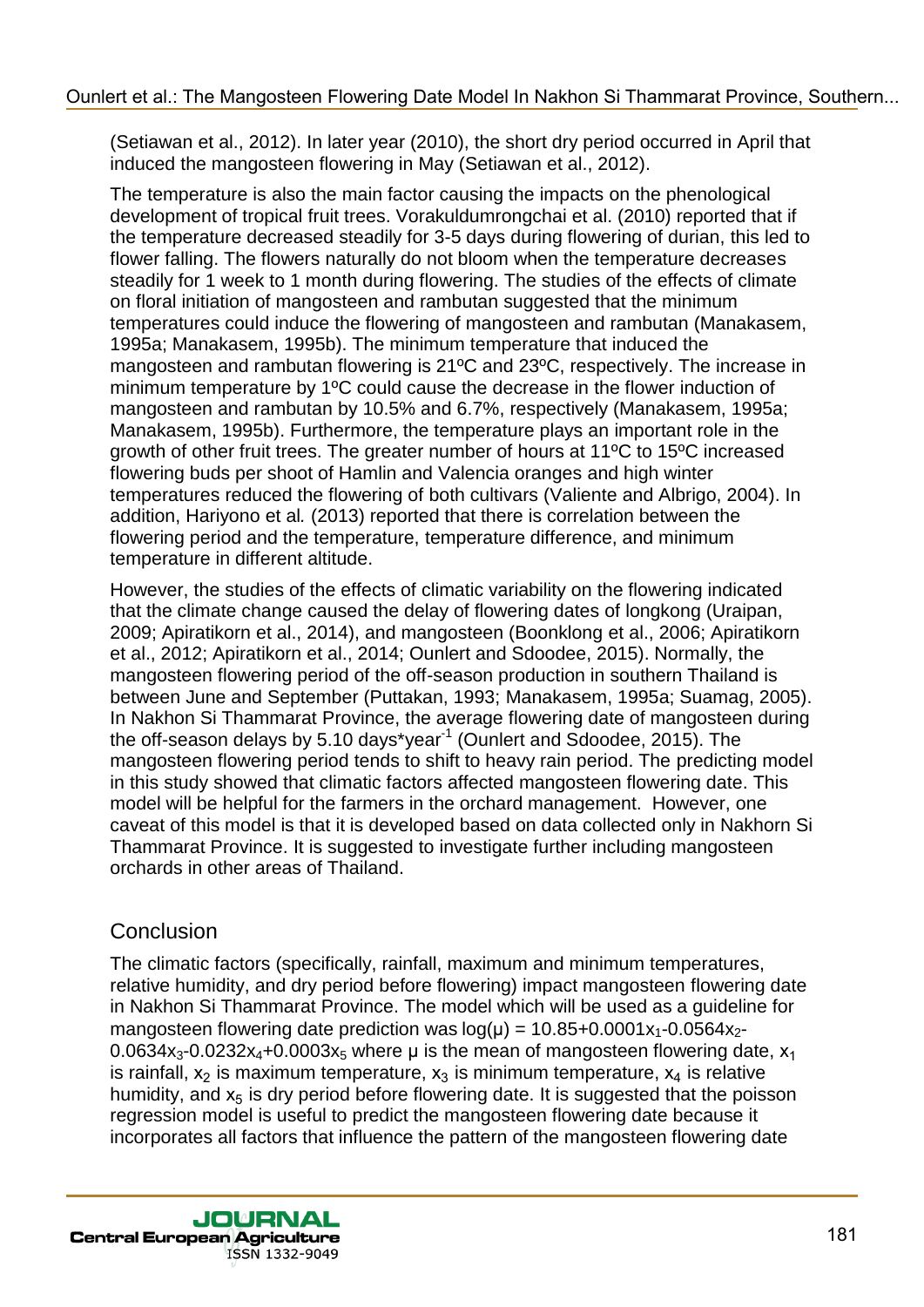without restrictions. At this stage the model is meant to emphasize the study of mangosteen. Future study will apply this model to study other fruits.

# References

- Aguilera, F., Fornaciari, M., Ruiz-Valenzuela, L., Galan, C., Msallem, M., Ben Dhiab, A., Díaz-de la Guardia, C., Trigo, M.M., Bonofiglio, T., Orlandi, F. (2015) Phenological models to predict the main flowering phases of olive (*Olea europaea* L.) along a lititudinal and longitudinal gradient across the Mediterranean region. International Journal of Biometeorology, 59, 629-641. DOI: 10.1007/s00484-014-0876-7 Ouriert et al.: The Mangosteen Flowering Date Model In Nakhon Si Thammarat Province, Southern.<br>
microstophe Turk as stop the model is meant to emphasize the study of<br>
Angulern. F., Formoloxí, M., Puiz-Valeraziela. L., Gala
	- Allen, J. M., Terres, M.A., Katsuki, T., Iwamoto, K., Kobori, H., Higuchi, H., Primack, R.B., Wilson, A. M., Gelfand, A., Silander, J. A. (2014) Modeling daily flowering probabilities: expected impact of climate change on Japanese cherry phenology. Global Change Biology, 20, 1251-1263. DOI: 10.1111/gcb.12364
	- Apiratikorn, S., Sdoodee, S., Lerslerwong, L., Rongsawat, S. (2012) The impact of climatic variability on phenological change, yield and fruit quality of mangosteen in Phatthalung province, Southern Thailand. Kasetsart Journal - Natural Science, 46, 1-9.
	- Apiratikorn, S., Sdoodee, S., Limsakul, A. (2014) Climate-related changes in tropicalfruit flowering phases in Songkhla province, Southern Thailand. Research Journal of Applied Sciences, Engineering and Technology, 7(15), 3150- 3158.
	- Boonklong, O., Jaroensutasinee, M., Jaroensutasinee, K. (2006) Climate change affecting mangosteen production in Thailand. Proceeding of the 5th WSEAS International Conference on Environmental, Ecosystems and Development. Venice, Italy, November 20-22, pp: 325-332.
	- Chutinunthakun, T. (2001) Prevention of the incidence of translucent flesh disorder and internal gumming fruits in mangosteen (*Garcinia mangostana* Linn.) and screening techniques. M.Sc. Thesis, Prince of Songkla University, Songkhla, Thailand.
	- Hariyono, D., Ashari, S., Sulistyono, R., Aini, N. (2013) The Study of Climate and Its Influence on the Flowering Period and the Plant's Age on Harvest Time of Durian Plantation (*Durio zibethinus* Murr.) on Different Level of Altitude Area. Journal of Agriculture and Food Technology, 3(4), 7-12.
	- Hur, J., Ahn, J.B. (2015) Seasonal prediction of regional surface air temperature and first-flowering date over South Korea. International Journal of Climatology, 35(15), 4791-4801. DOI: 10.1002/joc.4323
	- Makhonpas, C., Kunjet, S. (2015) Study on Flowering of Mangosteen Tree as Induced by Water Stress. In Management of land use systems for enhanced food security: conflicts, controversies and resolutions. Berlin, Germany, September 16-18, 2015.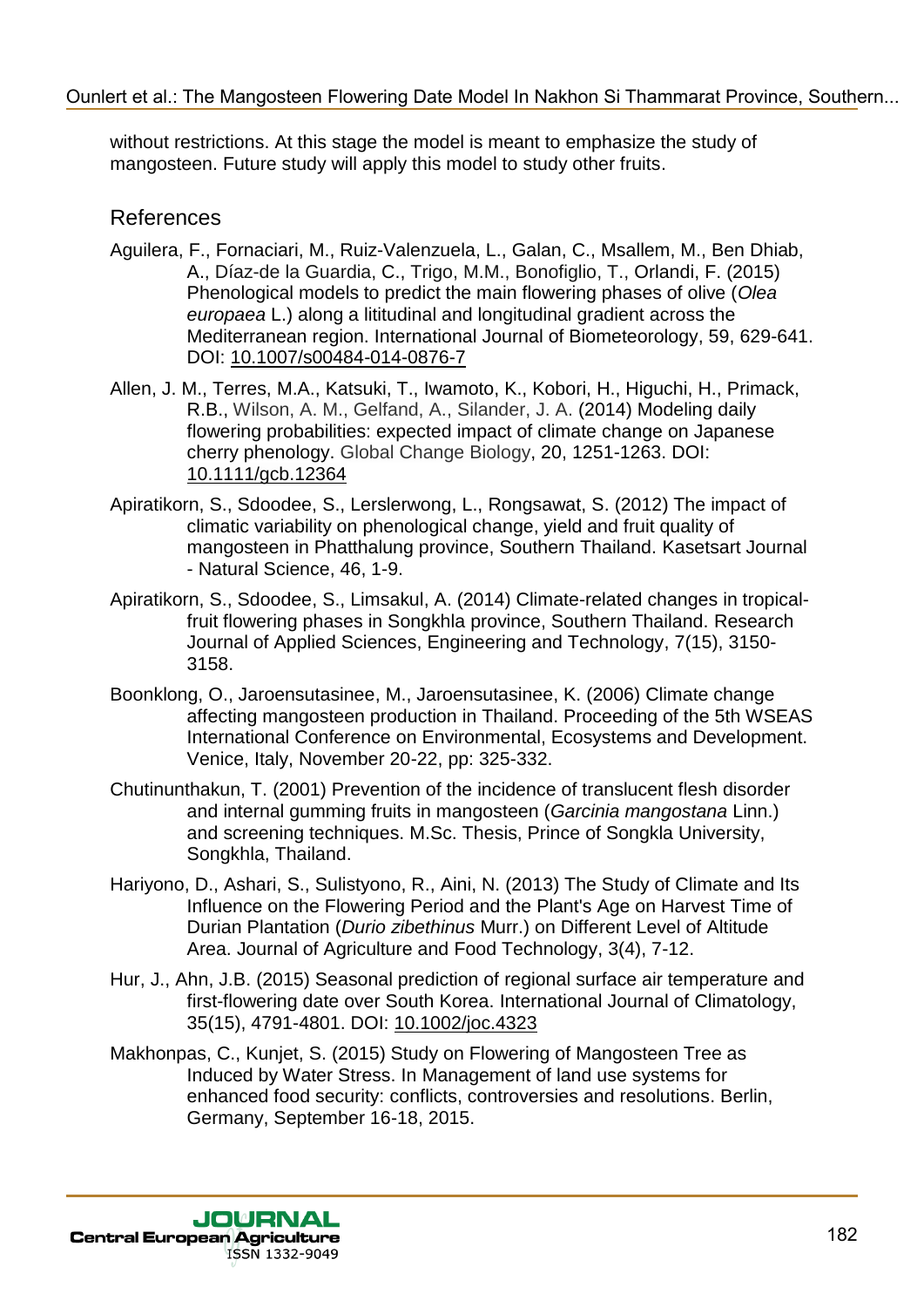#### [Ounlert et al.: The Mangosteen Flowering Date Model In Nakhon Si Thammarat Province, Southern...](http://jcea.agr.hr/volumes.php?search=Article%3A1876)

- Manakasem, Y. (1995a) Changes in apices and effect of microclimate on floral initiation of mangosteen (*Garcinia mangostana* L.). Suranaree Journal of Science and Technology, 2, 15-20.
- Manakasem, Y. (1995b) Changes in apices and effect of microclimate on floral initiation of rambutan (*Nephelium lappaceum* L.). Suranaree Journal of Science and Technology*,* 2, 81-87.
- Muñoz, C., Ávila, J., Salvo, S., Huircán, J.I. (2012) Prediction of harvest start date in highbush blueberry using time series regression models with correlated errors. Scientia Horticulturae, 138, 165-170. DOI: 10.1016/j.scienta.2012.02.023
- Office of Agricultural Economics. (2015) Agricultural Import Export Mangosteen Production (in Thai). Ministry of Agriculture and Cooperative, Thailand.
- Ounlert, P., Sdoodee, S. (2015) The Effects of Climatic Variability on Mangosteen Flowering Date in Southern and Eastern of Thailand. Research Journal of Applied Sciences, Engineering and Technology, 11(6), 617-622. DOI: 10.19026/rjaset.11.2021
- Poonnachit, U., Salakpetch, S., Chandraparnik, S., Hiranpradit, H. (1996) Phenological development and plant vigour affected mangosteen production. Proc. Intl. Tropical Fruit, Malaysia, July 23-26, 1996.
- Puttakan, T. (1993) Effect of paclobutrazol on growth and yield of mangosteen (*Garcinia mangostana* Linn.). M.Sc. Thesis, Prince of Songkla University, Thailand.
- Salakpetch, S., Turner, D.W., Dell, B. (1990) The flowering of carambola (*Averrhoa carambola* L.) is more strongly influenced by cultivar and water stress than by diurnal temperature variation and photoperiod. Scientia Horticulturae, 43, 83-94.
- Salakpetch, S., Chandraparnik, S., Chumchit, W., Vorakuldamrongchai, S. (1992) Technology to produce quality rambutan (*Nephelium lappaceum* L.). Chanthaburi Horticultural Research Center, Department of Agriculture. Chanthaburi, Thailand. (in Thai).
- Schwartz, M.D., Carbone, G.J., Reighard, G.L., Okie, W.R. (1997) A Model to Predict Peach Phenology and Maturity Using Meteorological Variables. HortScience, 32(2), 213-216.
- Sdoodee, S., Chiarawipa, R. (2005) Regulating irrigation during pre-harvest to avoid the incidence of translucent flesh disorder and gamboge disorder of mangosteen fruits. Songklanakarin Journal of Science and Technology, 27(5), 957-965. 00mlert et al.: "The Mangosteen Flowering Date Model In Nakhon Si Thammarat Province, Southern.<br>
Manakhon Army Y. (1985s) Changos in periods and effect of microlaristic Sidence of Theories of the Mangoster Changoster Chang
	- Sdoodee, S., Lerslerwong, L., Rugkong, A. (2010) Effects of Climatic Condition on Off-season Mangosteen Production in Phatthalung Province*.* Department of Plant Science, Faculty of Natural Resources, Prince of Songkla University.